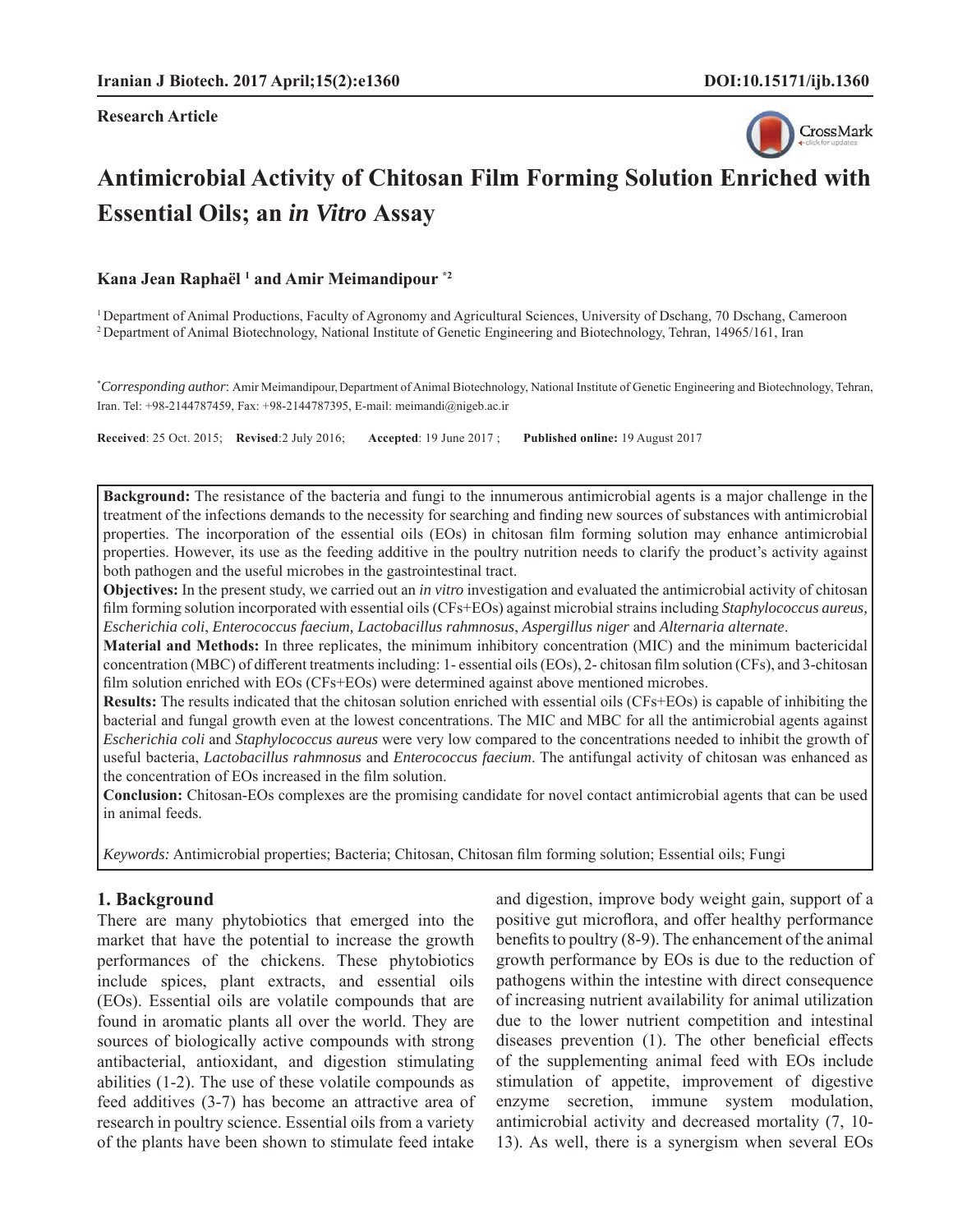are mixed, the result of which is a greater antimicrobial effect than individual EOs alone (1-2, 14).

Due to their oxidative and volatile properties in addition to their susceptibility to high temperatures, EOs have a tendency to lose their efficiency due to the mitigated quality. The main components of EOs are labile, volatile, and most of them are easily lost during feed processing and storage. Under different storage conditions and environmental variation, EOs degrades rapidly when compared to chemotherapics. The volatile property of EOs causes a large loss in the quantity of the product during feed processing and storage. Incorporation in a stable matrix can overcome the technical issues of stability and odour in the feed (15). Moreover, incorporation in a matrix can stabilize and avoid loss of EOs quality and quantity in animal feed formulation. It may also lead to flavor optimization of the feed, better handling, reduce dustiness and increase stability, delay in the release of EOs in the digestive tract, and enhancement of bioavailability (16). In this regard, hydrophilic nanoparticles of chitosan having the capacity to bind varieties of biomolecules have recently attracted attentions in the human food industry.

Chitosan is a natural biodegradable and biocompatible non-toxic polymer extracted from crustacean shells having the potential to efficiently retain the bioactivity of molecules such as nucleic acids, proteins, and antigens (17-21). In addition, it also presents immune-stimulating, antimicrobial, wound-healing properties (22-25). In addition, it has recently been used as the vaccine delivery systems (26-27) as well as volatile feed additives compounds such as EOs in animal feed (15). Their antimicrobial property is effective only in aqueous systems and this property becomes inefficient in its insoluble film aspect (28). In the later aspect, chitosan constitutes a barrier capable of reducing respiration and retards bacterial and fungal growth (29-30). According to Ruiz-Navajas *et al.* (33), chitosan film solutions enriched with EOs enhance the chitosan antimicrobial properties and stabilize lipid in the feed. Up to now, few studies have been reported about chitosancompounded fragrance for animal feed. Mixing chitosan with EOs could allow them to exert their *in vivo* antimicrobial and digestive-stimulating activities by ensuring a more efficient delivery to the target site in the gastrointestinal tract.

# **2. Objectives**

The present *in vitro* study was proposed to give an overview on the potential of chitosan film for retaining and protecting the essential oil bioactivity and for evaluating the benefits of the association chitosanessential oil toward supporting a positive gut microfloral growth.

# **3. Materials and Methods**

## *3.1. Materials*

Medium molecular weight chitosan [Poly (D-glucosamine)] was provided from Sigma-Aldrich (St. Louis, MO, USA). MRS broth, Nutrient broth, and Sabouraud Dextrose broth were procured from Iranian Bioresearch CO. All reagents used in this study were of analytical grade. Oregano and thyme essential oils were procured from Barij Esans Co. Iran. In the experiment, all solutions were prepared with distilled water.

## *3.2. Preparation of Chitosan Film (CFs) and Chitosan Film Incorporated with Essential Oils- (CFs+EOs) Solutions*

Chitosan films solution (CFs) were prepared according to Chi et al. (28) with modification. Chitosan stock solution  $(1\% (w/v))$  was prepared under magnetic stirring by dissolving 1 g of chitosan in 100 mL of an aqueous acetic acid solution  $(1\% (v/v))$  at ambient temperature overnight. A blend of Oregano (500 μL) and Thyme (500 μL) EOs was mixed with 500 μL of tween 20 and introduced in the chitosan stock solution under constant stirring. The final essential oilsloaded chitosan film forming solution consisted of  $1\%$ chitosan, 1% acetic acid, 0.5% Tween 20, and 1% EOs. The freshly prepared CFs and CF+EOs solutions were used for antimicrobial assays.

# *3.3. Structure of Chitosan Films*

FTIR spectra of chitosan powder, chitosan films (CFs), EOs-loaded chitosan film (CFs+EOs), Thyme EO, Oregano EO and blend of Thyme and Oregano EOs were recorded to evaluate the cross-linking of chitosan with EOs in the film. FTIR spectra were recorded on a BRUKER FTIR spectrophotometer (TENSOR 27, Germany) using potassium bromide (KBr) pellets at a resolution of 4 cm-1.

*3.4. Preparation of Antimicrobial Essential Oil Solution* A blend of the EOs solution was prepared by mixing 2.5 mL of Oregano and 2.5 mL of Thyme essential oils in 2.5 mL of tween 20. Then, the mixture of EOs-tween 20 was added to 100 mL distilled water under magnetic stirring for 30 min and used for antimicrobial assays. CFs and EOs solutions were used as control samples for testing the antimicrobial activity of CFs+EOs. The concentrations of EOs in the solution was tested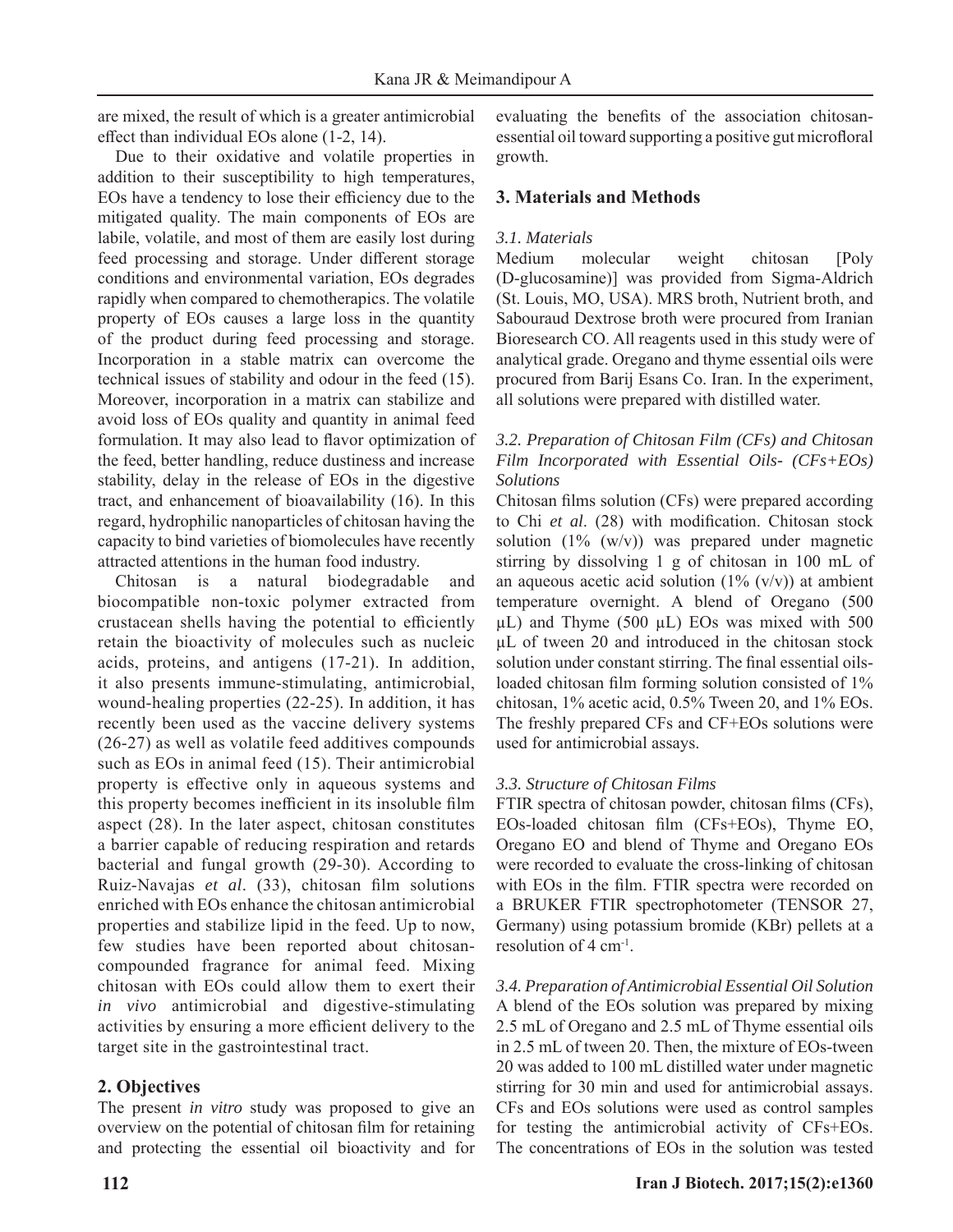ranging from 50 to 0.39 μL.mL<sup>-1</sup> (50, 25, 12.5, 6.25, 3.12, 1.56, 0.78 and 0.39 μL.mL-1) while in CFs+EOs solution, EOs concentrations was ranged from 10 to 0.078 μL.mL-1 (10, 5, 2.5, 1.25, 0.625, 0.312, 0.156 and  $0.078 \mu L.mL^{-1}$ ).

#### *3.5. Microbial Strains*

Inhibition assays were carried out with pure cultures of the bacterial and fungal strains. A total of four different bacteria were used; three grams of the positive and one gram of the negative genera. The Gram positive strains were *Enterococcus faecium* (PTCC 1237), *Lactobacillus rahmnosus* (PTCC 1637) and *Staphylococcus aureus* (PTCC 1189). A Gram negative bacterium was *Escherichia coli* (PTCC 1399). To prepare the stock cultures, *Enterococcus faecium* and *Lactobacillus rahmnosus* were grown in MRS agar and *Staphylococcus aureus* and *Escherichia coli*  were grown on nutrient agar and were stored under refrigeration condition at 4-8 ºC and subcultured weekly. Two molds, *Aspergillus niger* (PTCC 5154) and *Alternaria alternata* (PTCC 5224) were also tested. Cultures were grown in Sabouraud Dextrose Agar and stored under refrigerated conditions at 4-8 ºC and subcultured weekly. All test micro-organisms were obtained from the culture collection of the National Institute of Genetic Engineering and Biotechnology (NIGEB), Tehran, Iran.

#### *3.6. Antimicrobial Activity Assessment*

The minimum inhibitory concentration (MIC) and the minimum bactericidal concentration (MBC) of CFs, CFs+EOs and EOs solutions were determined as described by Qi *et al.* (22). Briefly, a number of test tubes, each containing 5.0 mL of MRS broth as culture media for *Enterococcus faecium* and *Lactobacillus rahmnosus*, and nutrient broth for *Escherichia coli* and *Staphylococcus aureus* were autoclaved for 15 min at 121  $\degree$ C. To the first tube of each, 5.0 mL of CFs, CFs+EOs or EOs solutions as prepared above was respectively added. After mixing, 5.0 mL of the mixture was transferred to the second tube, and similar transformations were repeated. Each tube contained a test sample solution with half of the concentration of the previous one. The tubes were inoculated under aseptic conditions with 50  $\mu$ L ( $1\times10^7$  CFU.mL<sup>-1</sup>) of the freshly prepared bacterial suspension and incubated in an orbital shaker (180 rpm) at 37 °C for 20 h. The control tubes were contained only MRS broth and nutrient broth. After incubation, a loopful from each tube was cultured on its relevant culture medium and incubated at 37 ºC for 24 h.

**Iran J Biotech. 2017;15(2):e1360 113**

The MIC was defined as the lowest concentration of compound that completely inhibited visible growth of bacteria. The MBC was defined as the lowest concentration of CFs, CFs+EOs, and EOs that kills all the bacteria, resulting in no growth on subculture.

## *3.7. Antifungal Activity Assay*

Chitosan film (CFs), chitosan film enriched with EOs (CFs+EOs) and pure essential oils (EOs) solutions were screened for antifungal activity against *Aspergillus niger* and *Alternaria alternata* by observing the percentage inhibition of mycelial growth under their effect according to a method modified from the procedure reported by Kaur *et al*. (25). About 20 mL of the Sabouraud Dextrose Agar (SDA) medium was poured into Petri plates and allowed to solidify. After solidification, 1 mL of CFs, CFs+EOs, and EOs stock solution were spread on top using a sterilized swab and were dried for 10 min. 5 mm discs of a 7-days-old culture of the test fungi were placed at the center of the above Petri plates and incubated at 37 °C for 96 h. After incubation, the diameter (mm) of the grown colony was measured. For each treatment, three replicates were maintained. Sabouraud Dextrose Agar medium without the CFs, CFs+EOs, and EOs solution served as control. The minimal inhibitory concentration (MIC) of each compound was defined as the lowest concentration of compound that completely inhibited visible growth after 96 h of incubation. The minimal fungicidal concentration (MFC) was defined as the lowest concentration resulting in no growth on subculture.

The toxicity of these solutions to fungi in terms of percentage inhibition of mycelial growth was calculated using the formula:

% Inhibition =  $(dc-dt)/dc \times 100$ 

Where,  $dc = average$  increase in mycelial growth in control,  $dt$  = average increase in mycelial growth under treatment.

## **4. Results**

#### *4.1. FTIR Analysis*

FTIR spectra of Thyme and Oregano EOs, Cs, CFs, CFs+EOs were recorded to investigate CFs and Thyme-Oregano EOs interactions. The results of FTIR spectra are shown in Figures 1 and 2, and the main bands are shown in Table 1. Thyme and oregano essential oils show characteristics peaks at 3397 and 3402 (hydrogen bonded OH stretching overlapped with N-H stretching bands), respectively. These peaks are joined, increased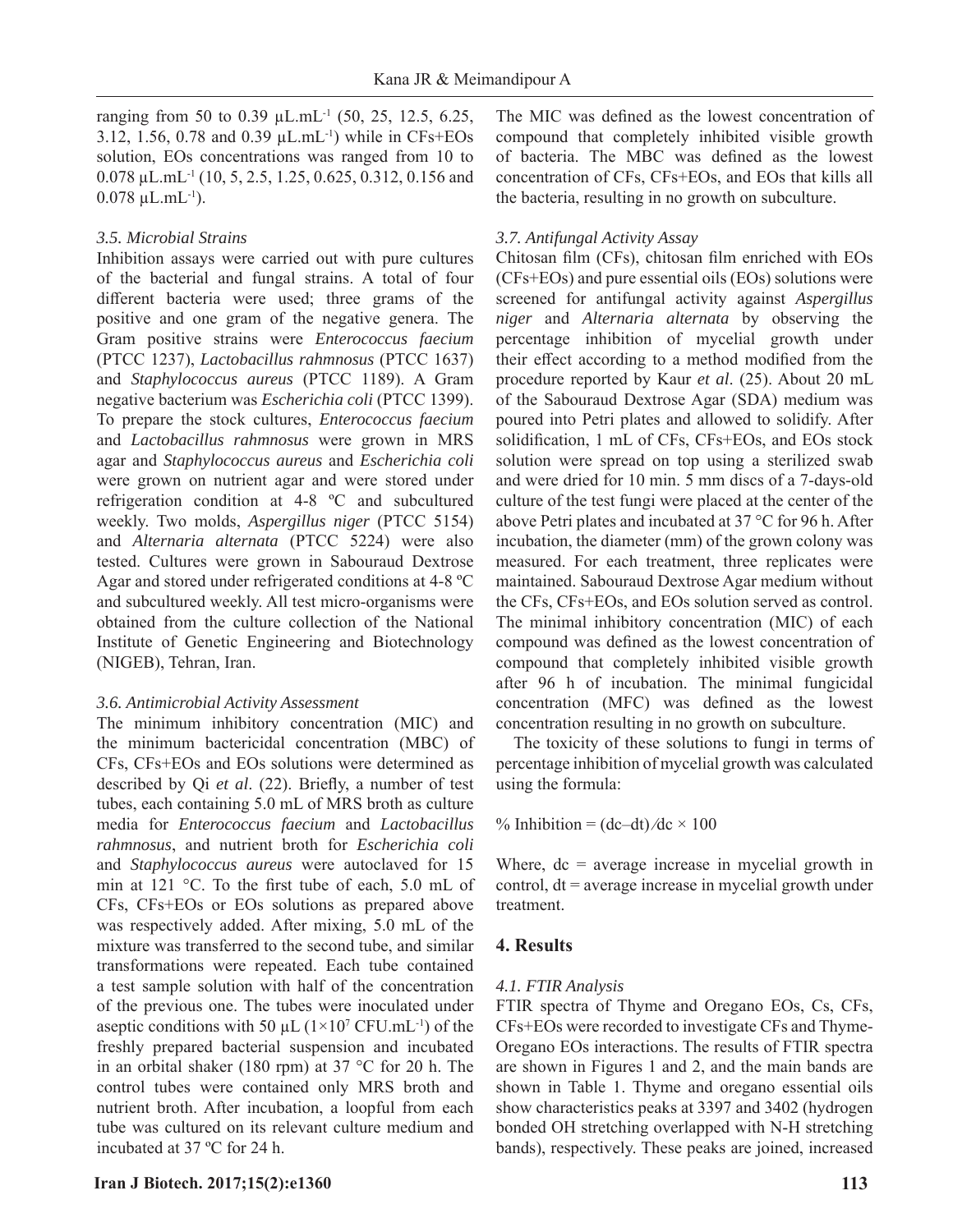

**Figure 1.** FTIR spectra of (a) Oregano EO, (b) Thyme EO, (c) the blend of Thyme and Oregano EOs, and (d) EOs loaded-chitosan film. The peaks show the presence of interaction in between two EOs in mixture.

in the intensity of the OH and NH stretching in a single peak at 3443 indicating an increase in the content of ester groups when thyme and oregano EOs are mixed together (Fig. 1). The crosslink between EOs shows characteristics peaks at 1638 (amide I) and 723 (C-O stretching) resulting from many peaks found in the individual EO which merged to a single peak when EOs are mixed in tween 20. It should be noted that the OH and N-H stretching bands around 3443cm-1 remained undisturbed when EOs are added in chitosan film solution.

Chitosan powder shows the characteristic peak at 3296 cm-1 corresponding to the combined peaks of the OH and NH2 groups stretching vibration in chitosan (Fig. 2). A change in the relative intensity of this band was observed when EOs was incorporated in the chitosan films solution. A shift from 3296 to 3443  $cm<sup>-1</sup>$  is shown in EOs-loaded chitosan film solution indicates that the hydroxyl groups and amine groups of the chitosan might involve in some interactions after incorporation of EOs to the chitosan. In chitosan powder, the bands at 1662 and 1596 cm<sup>-1</sup> were attributed to amide I (C=O) stretching) and amide II (N-H bending modes) groups, respectively, joined and shifted to 1636 in the EOsloaded chitosan film solution suggesting the crosslink of EOs to nitrogen atoms of chitosan. Peaks found in chitosan powder at 895 and 664 cm-1 joined and shifted to a new band at  $722 \text{ cm}^{-1}$  in EOs-loaded chitosan film

| Wave number<br>$(cm^{-1})$ | Thyme EO<br>$(v.cm^{-1})$ | Oregano EO<br>$(v.cm^{-1})$ | Thyme+Oregano EOs<br>$(v.cm^{-1})$ | <b>Cs Powder</b><br>$(v.cm^{-1})$ | $CFs + EOs$<br>$(v.cm^{-1})$ |
|----------------------------|---------------------------|-----------------------------|------------------------------------|-----------------------------------|------------------------------|
| 3000-3500                  | 3397                      | 3402                        | 3443                               | 3296                              | 3443                         |
| 2500-3000                  | 2961-2926-                | 2961-2924                   |                                    | 2873                              |                              |
| 1500-2000                  | 1619-1584                 | 1680-1618                   | 1638                               | 1662-1596                         | 1636                         |
| 1000-1500                  | 1458-1380                 | 1451-1374                   |                                    | 1424-1382-                        |                              |
| 500-1000                   | 738                       | 808                         | 723                                | 895-664                           | 722                          |

**114 Iran J Biotech. 2017;15(2):e1360**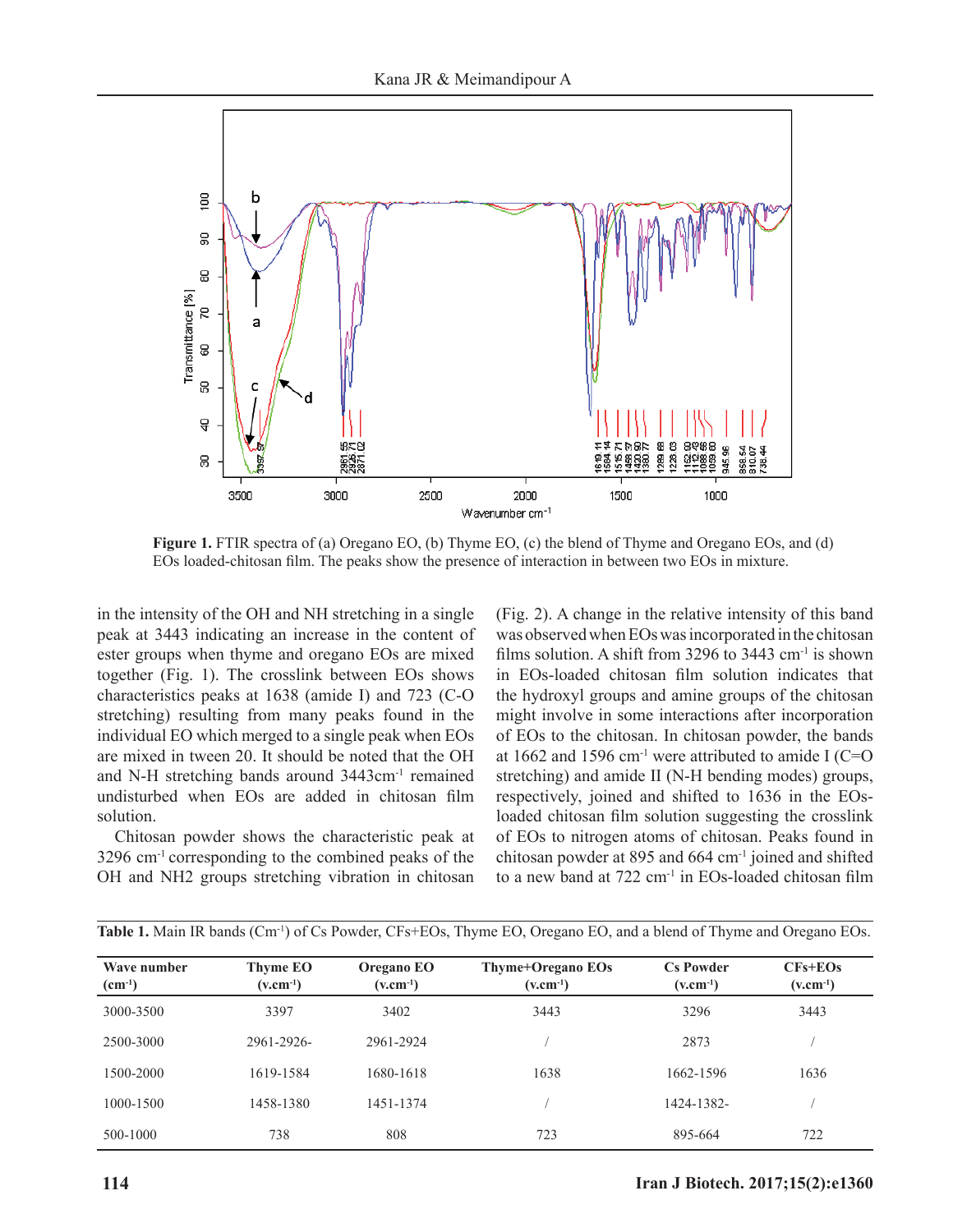

**Figure 2.** FTIR spectra of (a) chitosan powder, (b) chitosan film, (c) chitosan film enriched with EOs, and (d) EOs. The peaks show that the hydroxyl groups and amino groups of the chitosan might be involved in some interactions after incorporation of EOs to the chitosan.

solution indicating the interaction between chitosan and EOs. The present results indicate that blend of thyme and oregano EOs might be incorporated into the chitosan film.

#### *4.2. Antibacterial Activity*

The combined EOs and chitosan solution exhibited a bactericidal effect against all bacterial strains with a variable degree of susceptibility. The MIC and MBC of EOs, CFs, and CFs enriched with EOs against *Escherichia coli, Staphylococcus aureus, Lactobacillus rahmnosus* and *Enterococcus faecium* are shown in Table 2. The MIC and MBC values for EOs, CFs, and CFs enriched with EOs against *Escherichia coli* and

*Staphylococcus aureus* is very low compared to the concentrations needed to inhibit the growth of beneficial bacteria, *Lactobacillus rahmnosus* and *Enterococcus faecium*. However, a combination of CFs enriched with EOs exhibited a strong antibacterial properties against *Escherichia coli* (MIC= 0.625 mg.mL-1, MBC= 1.25  $mg.mL^{-1}$ ), while the inhibition was very low with CFs without EOs ( $MIC= 2.5$  mg.mL<sup>-1</sup>,  $MBC= 5$  mg.mL<sup>-1</sup>).

The useful Gram-positive bacteria, *Lactobacillus rahmnosus* and *Enterococcus faecium* were more resistant to EOs, CFs, and CFs enriched with EOs. The MIC of EOs and CFs were  $25 \mu L.mL^{-1}$  and  $5 \text{ mg.mL}^{-1}$ , while the MBC were more than  $25 \mu L.mL^{-1}$  and  $10 \mu L$ mg.mL-1, respectively. When the CFs was enriched

**Table 2.** MIC ( $\mu$ L.mL<sup>-1</sup>) and MBC ( $\mu$ L.mL<sup>-1</sup>) of the essential oils (EOs), chitosan film solution (CFs), and chitosan film solution enriched with EOs (CFs+EOs)<sup>a</sup>.

| <b>Bacteria</b>         | <b>EOs</b> |            | <b>CFs</b> |            | $CFs + Eos$ |            |
|-------------------------|------------|------------|------------|------------|-------------|------------|
|                         | <b>MIC</b> | <b>MBC</b> | <b>MIC</b> | <b>MBC</b> | <b>MIC</b>  | <b>MBC</b> |
| Escherichia coli        | 0.39       | 0.78       | 2.5        | 5          | 0.625       | 1.25       |
| Staphylococcus aureus   | 12.5       | 25         | 2.5        | 5          | 2.5         | 5          |
| Lactobacillus rahmnosus | 25         | >25        | 5.         | >10        | 5           | >10        |
| Enterococcus faecium    | 25         | >25        |            | >10        | 2.5         | 5          |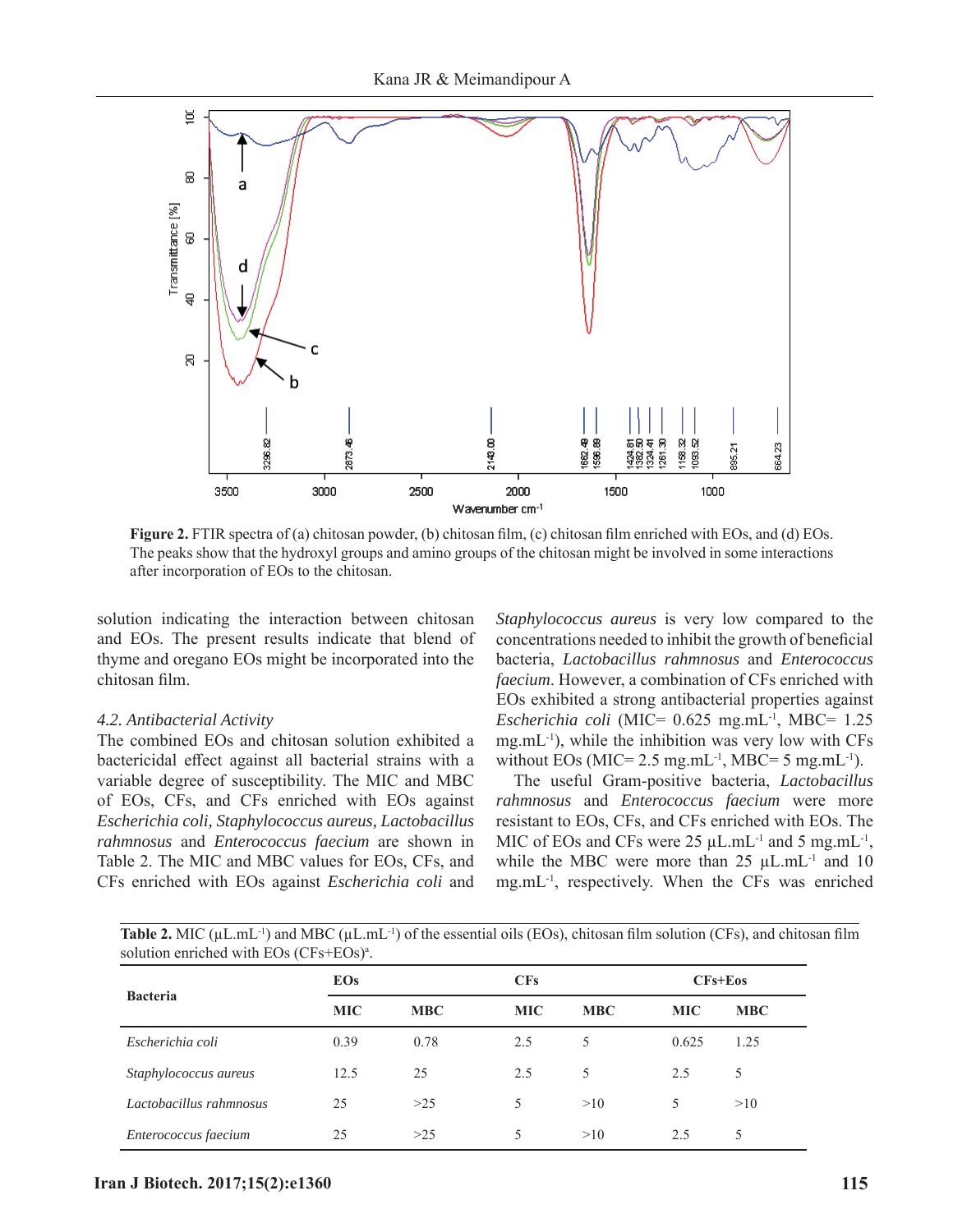|                      | <b>EOs</b> |            | <b>CFs</b> |            | $CFs + EOs$ |            |
|----------------------|------------|------------|------------|------------|-------------|------------|
| Fungi                | <b>MIC</b> | <b>MFC</b> | <b>MIC</b> | <b>MFC</b> | <b>MIC</b>  | <b>MFC</b> |
| Asprgillus niger     | 12.5       | 25         | >10        | >10        | >10         | >10        |
| Alternaria alternata | 12.5       | 25         | >10        | >10        |             | 10         |

**Table 3.** MIC ( $\mu$ L.mL<sup>-1</sup>) and MFC ( $\mu$ L.mL<sup>-1</sup>) of the essential oils (EOs), chitosan film solution (CFs), and chitosan film solution enriched with EOs (CFs+EOs)<sup>a</sup>.

with EOs, the MIC was reduced to  $2.5$  mg.mL<sup>-1</sup> and the bactericidal concentration was  $5 \text{ mg.mL}$ <sup>1</sup> against *Enterococcus faecium,* while against *Lactobacillus rahmnosus* the MIC was 5 mg.mL<sup>-1</sup> and the bactericidal concentration was  $>10$  mg.mL<sup>-1</sup>.



**Figure 3.** The percentage of microbial growth inhibition carried out against *Aspergillus niger* and *Alternaria alternata* by a blend of Thyme and Oregano essential oils.

#### *4.3. Antifungal Activity*

The results obtained on the effect of the blend of thyme and oregano EOs, CFs, and the combination of CFs with EOs has shown a significant inhibitory activity on the growth of *Aspergillus niger* and *Alternaria alternata*. These two fungi exhibited the same susceptibility to EOs with MIC of 12.5 mg.mL<sup>-1</sup> and MFC of  $25 \text{ mg.mL}^{-1}$  (Table 3). In contrast, both *Aspergillus niger* and *Alternaria alternata* were found not to be sensitive to CFs at all concentrations (MIC and MFC  $>10$  mg.mL<sup>-1</sup>). The percent inhibition of the two strains, *Aspergillus niger* and *Alternaria alternata* by EOs is shown in Figure 3*.* For all the fungal strains, the MFC that results into no fungal growth on the plates was found to be  $25 \mu L.mL^{-1}$ , while the growth inhibition was observed even with the smallest concentrations (0.39 and 0.195  $\mu$ L.mL<sup>-1</sup> respectively for *Aspergillus niger* and *Alternaria alternata*. *Alternaria alternata* seems to be more sensitive than *Aspergillus niger*.

Chitosan in solution without EOs does not show an inhibitory effect against *Aspergillus niger* at all concentrations (Fig. 4). Considering CFs enriched with the EOs, as the concentration was increased,



**Figure 4.** The percentage of microbial growth inhibition carried out against *Aspergillus niger* and *Alternaria alternata* by CFs and CFs+EOs solutions.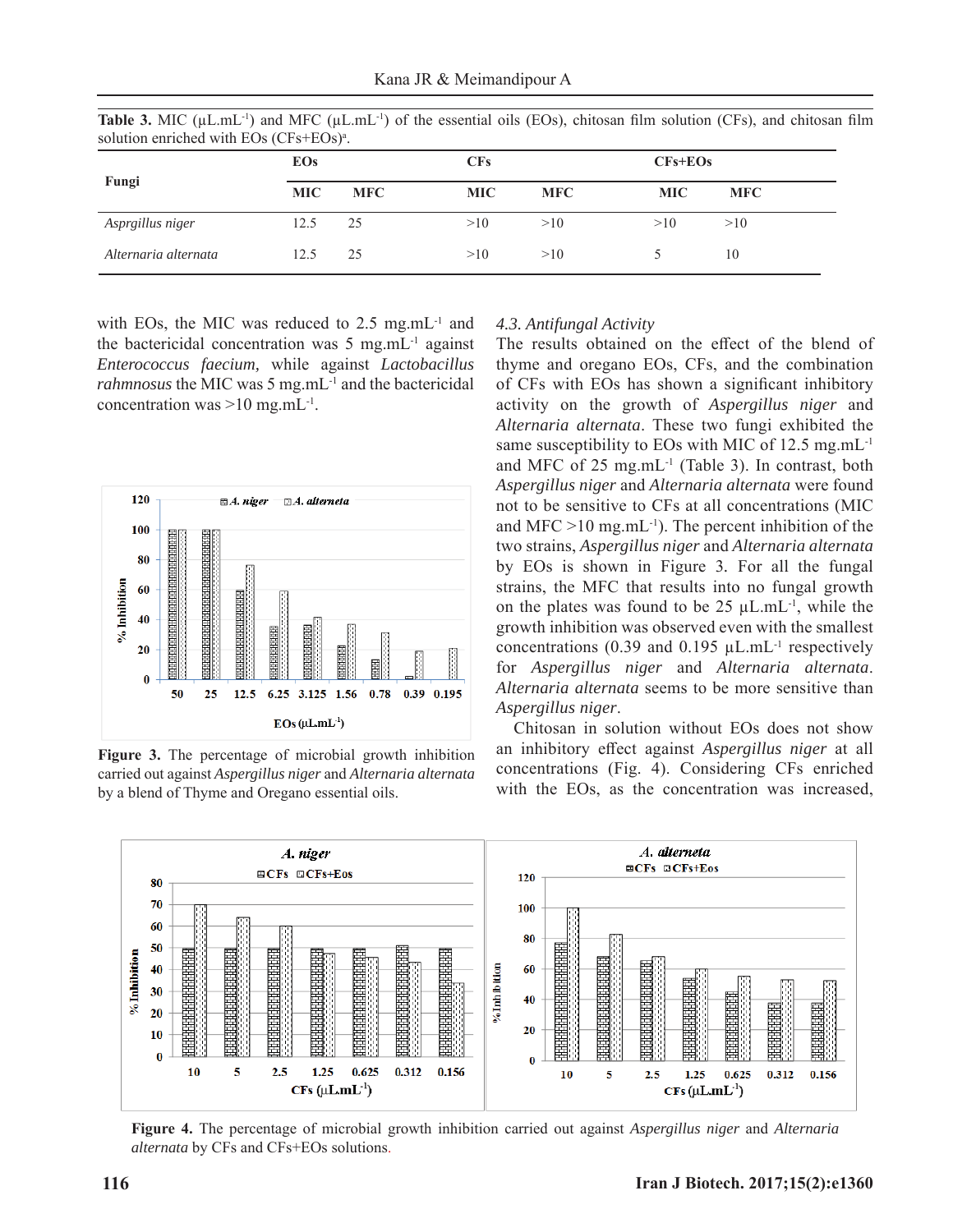the antifungal effect was also exacerbated. At the concentration of  $10 \mu L.mL^{-1}$  of the EOs and  $10 \text{ mg.mL}^{-1}$ of chitosan in the film solution, no fungal growth (100% inhibition) was noticed and the inhibition activity was observed against all the fungal strains even with the smallest concentrations of chitosan and EOs in the solution.

## **5. Discussion**

When Thyme and Oregano EOs are mixed, FTIR spectra revealed characteristics peaks at 1638 (amide I) and 723 (C-O stretching) resulting from many peaks found in the individual EO which merged to a single peak. However, the OH and N-H stretching bands around 3443 cm-1 remained undisturbed when the mixture of EOs are added to the chitosan film solution. This is consistent with the results of Hosseini *et al*. (16) that have recorded the same characteristic peaks in the FTIR spectra of the oregano EO at the same wave number in the EO-loaded chitosan nanoparticles indicating no modification or interaction between this EO and chitosan nanoparticles. In the present study, a shift from 3296 to 3443 cm-1 is found in the EOs-loaded chitosan film solution indicating that the hydrogen bonding was affected by the binding of EOs to the chitosan. Similar results were reported by Regiel *et al*. (32) when chitosan in solution was chemically crosslinked with the silver. According to Hosseini *et al*. (16), the binding of the EO to chitosan in solution results in a marked increase in the intensity of the CH stretching peaks which indicates an increase in the content of ester groups coming from EO molecules.

It is well known that CFs exhibit antibacterial activity due to their well-developed surface, which provides maximum contact with the bacteria (31). The MIC and MBC values for EOs, CFs, and CFs enriched with EOs against *Escherichia coli* and *Staphylococcus aureus* is very low compared to the concentrations needed to inhibit the growth of useful bacteria such as *Lactobacillus rahmnosus* and *Enterococcus faecium*. In similar studies, Rodríguez-Núñez *et al*. (29) have reported a larger bactericidal effect of chitosan film solution against Gram-negative bacteria (*Salmonella typhimurium*) than Gram-positive (*Staphylococcus aureus*) bacteria; results that are consistent with those found in the present study. In this study, CFs enriched with EOs presented a strong antibacterial property against *Escherichia coli*, while the inhibition was very low with CFs alone (i.e., without EOs). Our observation is in agreement with the results obtained by other authors on the chitosan film with a similar degree of deacetylation; with preparation conditions either similar or different (30-32).

This study has revealed that the useful Grampositive bacteria, *Lactobacillus rahmnosus* and *Enterococcus faecium* were more resistant to EOs, CFs, and CFs enriched with EOs. It has been previously reported by López-Mata *et al.* (30) that chitosan films incorporated with carvacrol has high bactericidal property against the two major Gram-negative food contaminant pathogenic bacteria (i.e., *Escherichia coli* and *Salmonella typhimurium*). Carvacrol is a phenolic compound found in essential oils of oregano and thyme, possessing antimicrobial and antioxidants properties (1-2, 28). Chitosan has the ability to bind and improve the bioactive components and bactericidal activities of EOs (16). The high antibacterial activity that was recorded against pathogenic bacteria in the present study could be explained by the fact that the positively charged chitosan enriched with EOs can create a semipermeable barrier capable of reducing respiration and microbial growth retardation (29-30, 33). This result can also be explained by the direct contact between the bacteria and the chitosan-EOs films which could establish the electrostatic bond between the negatively charged bacterial wall and cationic chitosan which has demonstrated a superior antibacterial action (33). The antibacterial mechanism of carvacrol has been studied already and it is known that such antibacterial property is due to the changes caused by the interaction with lipophilic components of the bacterial membrane. This interaction causes a change in the permeability of H+ and K+, disrupts enzyme system, compromises the genetic material of the bacteria, form fatty acid hydroperoxide by the oxygenation of unsaturated fatty acid, damages the essential functions and causes bacteria death (33-34).

The present results have revealed a significant inhibitory activity of the blend of thyme and oregano EOs, CFs, and CFs enriched with EOs on the growth of *Aspergillus niger* and *Alternaria alternata*. These results are in line with those previously reported by Kaur *et al*. (25), who have shown that antifungal activity of the chitosan nanoparticles against *Aspergillus fl avus, Alternaria alternata* and *Rhizoctonia solani* was enhanced when chitosan nanoparticles were loaded with metals like Cu and Zn compared to the nanoparticles of chitosan alone. The antifungal effect of CFs enriched with EOs was strengthened as the concentration was increased. This is consistent with the results of Prabu and Natarajan, (35) who have previously reported that the antifungal effect of chitosan isolated from *Padophthalmus vigil* was strengthened as the concentration was increased. Comparing these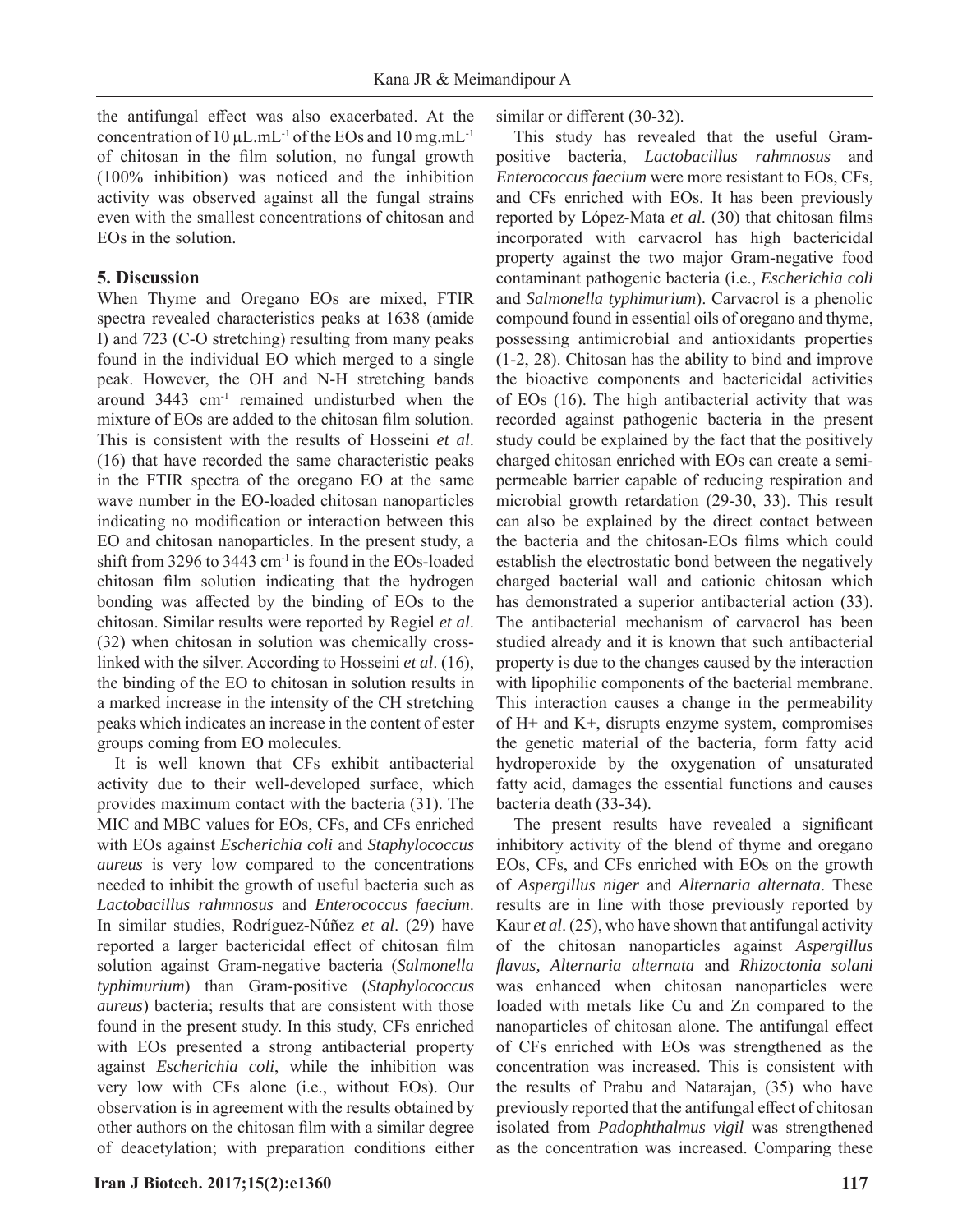results with the one obtained in the present study, it could be deduced that the value obtained for the fungal growth inhibition is slightly higher in our investigation compared to those of the previous reports  $(25, 35)$ ; differences probably being due to the higher deacetylation degree of the used chitosan and the presence of EOs in the CFs.

In conclusion, this study has evaluated the antimicrobial effect of the chitosan films solution enriched with EOs against two pathogenic bacteria (*Staphylococcus aureus* and *Escherichia coli*), two useful bacteria (*Enterococcus faecium* and *Lactobacillus rahmnosus*), as well as two molds fungi (*Aspergillus niger* and *Alternaria alternata*). It is interesting that we could find that pathogenic bacteria are more susceptible to antibacterial agents compared to the useful bacteria. It was also observed that, antimicrobial activities were enhanced when chitosan film solution was enriched through preparation of a blend of chitosan with thyme and oregano essential oils compared to the chitosan film solution alone. These results show that chitosan-EOs complexes could be the promising candidates as a potent antimicrobial inhibitory agent that could be used as a coating for the monogastric animal feeds.

#### **Acknowledgements**

We gratefully thank the research facility at NIGEB, Iran for antimicrobial and FTIR analysis. Mr Kana Jean Raphaël acknowledges the fellowship received from TWAS-UNESCO Associateship Scheme at Centres of Excellence in the South.

#### **References**

- 1. Bento MHL, Ouwehand AC, Tiihonen K, Lahtinen S, Nurminen P, Saarinen MT, Schulze H, Mygind T, Fischer J. Essential oils and their use in animal feeds for monogastric animals - Effects on feed quality, gut microbiota, growth performance and food safety: a review. *Vet Med.* 2013; **58**(9): 449-458.
- 2. Krishan G, Narang A. Use of essential oils in poultry nutrition: A new approach. *J Adv Vet Anim Res.* 2014; **1**(4): 156-162. DOI: 10.5455/javar.2014.a36
- 3. Chao SC, Gary YD. Screening for inhibitory activity of essential oils on selected bacteria, fungi and viruses. *J Essent Oil Res.* 2000; **12**: 639-649. DOI: 10.1080/10412905.2000.9712177
- 4. Cross DE, McDevitt RM, Hillman K, Acamovic T. The effect of herbs and their associated essential oils on performance, dietary digestibility and gut microflora in chickens from 7 to 28 days of age. *Brit Poult Sci.* 2007; **48**: 496-506. DOI: 10.1080/00071660701463221
- 5. Kirsti T, Kettunen H, Bento MHL, Saarinen M, Lahtinen S, Ouwehand AC, Schulze H, Rautonen N. The effect of feeding essential oils on broiler performance and gut microbiota. *Brit Poult Sci*. 2010; **51**: 381-392. doi: 10.1080/00071668.2010.496446
- 6. Cao PH, Li FD, Li YF, Ru YJ, Péron A, Schulze H, Bento H. Effect of essential oils and feed enzymes on performance and

nutrient utilization in broilers fed a corn/soy-based diet. *Int J Poult Sci.* 2010; **9**(8): 749-755. doi: 10.3923/ijps.2010.749.755

- 7. Khattak F, Ronchi A, Castelli P, Sparks N. Effects of natural blend of essential oil on growth performance, blood biochemistry, cecal morphology, and carcass quality of broiler chickens. *Poult Sci.* 2014; **93**: 132-137. DOI: 10.3382/ps.2013-03387
- 8. Tiihonen K, Kettunen H, Bento MHL, Saarinen M, Lahtinen S, Ouwehand AC, Schulze H, Rautonen N. The effect of feeding essential oils on broiler performance and gut microbiota. *Brit Poult Sci*. 2010; **51**(3): 381-392. DOI: 10.1080/00071668.2010.496446
- 9. Amerah AM, PE'Ron A, Zaefarian F, Ravindran V. Influence of whole wheat inclusion and a blend of essential oils on the performance, nutrient utilisation, digestive tract development and ileal microbiota profile of broiler chickens. *Brit Poult Sci.* 2011; **52**(1): 124-132. DOI: 10.1080/00071668.2010.548791
- 10. Zhang KY, Yan F, Keen CA, Waldroup PW. Evaluation of microencapsulated essential oils and organic acids in diets for broiler chickens. *Int J Poult Sci*. 2005; **4**(9): 612-619. DOI:10.3923/ijps.2005.612.619
- 11. Šegvić Klarić M, Kosalec I, Mastelić J, Piecková E, Pepeljnak S. Antifungal activity of thyme (*Thymus vulgaris* L.) essential oil and thymol against moulds from damp dwellings. *Lett Appl Microb*. 2007; **44**: 36-42. DOI: 10.1111/j.1472- 765X.2006.02032.x
- 12. Tullio V, Nostro A, Mandras N, Dugo P, Banche G, Cannatelli MA, Cuffini AM, Alonzo V, Carlone NA. Antifungal activity of essential oils against filamentous fungi determined by broth microdilution and vapour contact methods. *J Appl Microb*. 2007; **102**: 1544-1550. DOI: 10.1111/j.1365-2672.2006.03191.x
- 13. Brenes A, Roura E. Essential oils in poultry nutrition: main eff ects and modes of action. *Anim Feed Sci Technol.* 2010; **158**: 1-14. DOI:10.1016/j.anifeedsci.2010.03.007
- 14. Bassolé IHN, Juliani HR. Essential oils in combination and their antimicrobial properties. *Molecules* 2012; **17**: 3989-4006. DOI: 10.3390/molecules17043989
- 15. Bustos R, Romo L, Yáñez K, Díaz G, Romo C. Oxidative stability of carotenoid pigments and polyunsaturated fatty acids in microparticulates diets containing krill oil for nutrition of marine fish larvae. *J Food Engin*. 2003; **56**: 289-293. DOI: 10.1016/S0260-8774(02)00272-8
- 16. Hosseini SF, Zandi M, Rezaei M, Farahmandghavi F. Two-step method for encapsulation of oregano essential oil in chitosan nanoparticles: preparation, characterization and in vitro release study. *Carbohyd Poly*. 2013; **95**: 50-56. DOI: 10.1016/j. carbpol.2013.02.031
- 17. Fernández-Urrusuno R, Calvo P, Remuñan-López C, Vila-Jato JL, Alonso MJ. Enhancement of nasal absorption of insulin using chitosan nanoparticles. *Pharm Res*. 1999; **16**(10):1576- 81. DOI: 10.1023/A:1018908705446
- 18. Vila A, Sánchez A, Janes K, Behrens L, Kissel T, Vila-Jato JL, Alonso MJ. Low molecular weight chitosan nanoparticles as new carriers for nasal vaccine delivery in mice. *Eur J Pharm Biopharm.* 2004; **57**(1):123-31. DOI: 10.1016/j. ejpb.2003.09.006
- 19. Rezaei Mokarram A, Alonso MJ. Preparation and evaluation of chitosan nanoparticles containing diphtheria toxoid as new carriers for nasal vaccine delivery in mice. *Arch Razi Inst.* 2006; **61**(1):13-25.
- 20. Mohammadpour Dounighi N, Behfar A, Ezabadi A, Zolfagharian H, Heydari M. Preparation of Chitosan nanoparticles containing